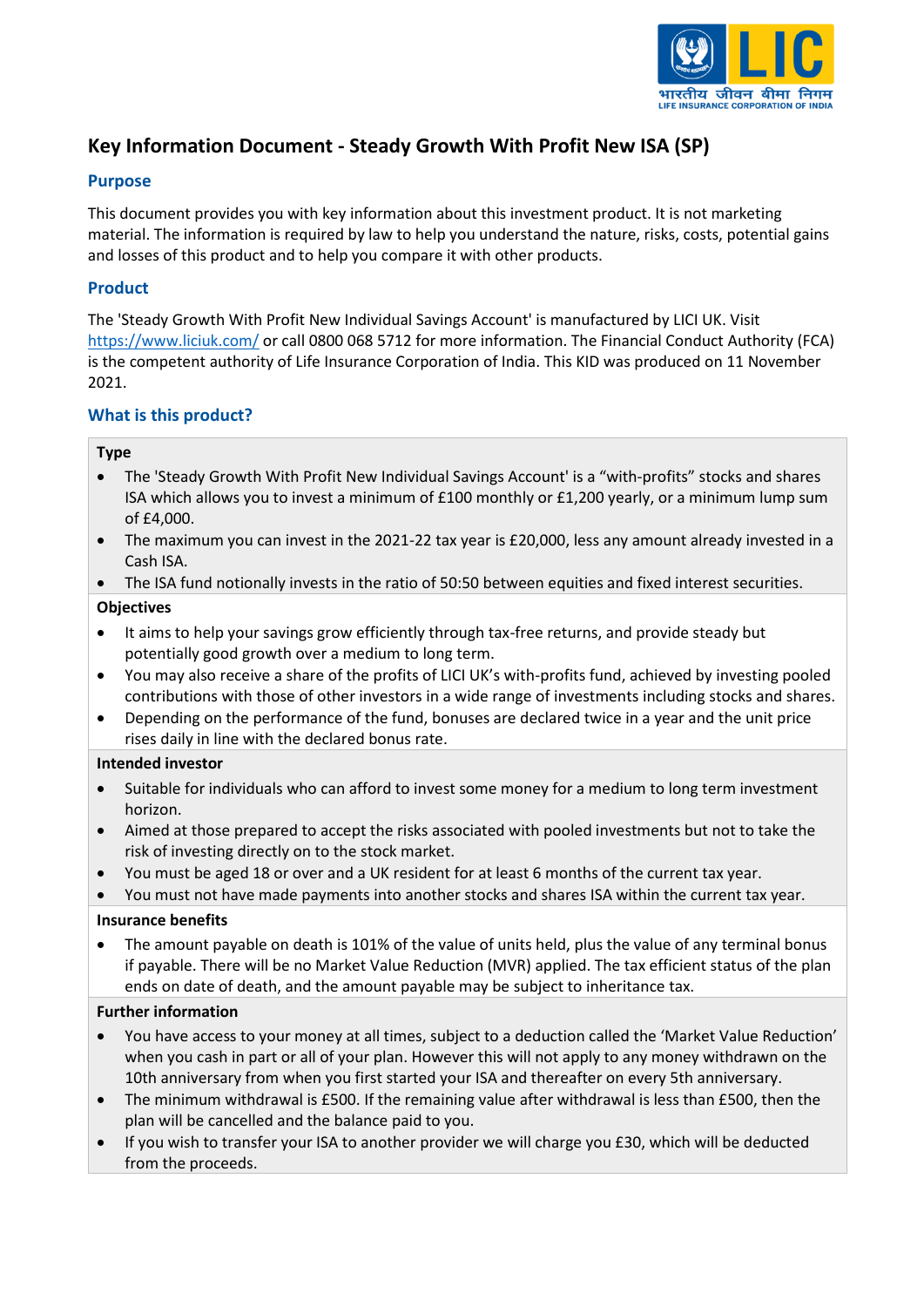

## **What are the risks and what could I get in return?**



The risk indicator assumes you keep the product for 10 years.

The summary risk indicator is a guide to the level of risk of this product compared to other products. It shows how likely it is that the product will lose money because of movements in the markets or because we are not able to pay you. We have classified this product as 3 out of 7, which is a medium-low risk class. This rates the potential losses from future performance at a medium-low level, and poor market conditions could impact the capacity of LICI UK to pay you. The value of your policy increases in line with the declared bonus. You may qualify for terminal bonus when you cash in all of your investment. The amount you get back on the plan is determined by the number of units you cash in and the unit price on that date. If LICI UK is not able to pay you what is owed, you could lose your entire investment.

#### **Performance Scenarios**

This table shows the money you could get back over the next 10 years, under different scenarios, assuming that you invest £10,000. The scenarios shown illustrate how your investment could perform. You can compare them with the scenarios of other products. The scenarios presented are an estimate of future performance based on evidence from the past on how the value of this investment varies and are not an exact indicator. What you get will vary depending on how the market performs and how long you keep the product. The stress scenario shows what you might get back in extreme market circumstances, and it does not take into account the situation where we are not able to pay you. The figures shown include all the costs of the product itself, and includes the costs of your advisor or distributor. The figures do not take into account your personal tax situation, which may also affect how much you get back. Do not forget that inflation would reduce what you could buy in the future with the amounts shown.

| Investment: £10,000      |                                           | 1 year    | 5 years  | 10 years |
|--------------------------|-------------------------------------------|-----------|----------|----------|
| Stress scenario          | What you might get back after costs $(f)$ | £9,500    | £10,000  | £10,000  |
|                          | Average return each year (%)              | $-5.00\%$ | 0.00%    | $0.00\%$ |
| Unfavourable<br>scenario | What you might get back after costs $(E)$ | £9,500    | £10,000  | £11,036  |
|                          | Average return each year (%)              | $-5.00\%$ | $0.00\%$ | 0.99%    |
| Moderate<br>scenario     | What you might get back after costs (£)   | £9,893    | £12,215  | £14,915  |
|                          | Average return each year (%)              | $-1.07%$  | 4.08%    | 4.08%    |
| Favourable<br>scenario   | What you might get back after costs $(f)$ | £10,865   | £15,076  | £20,095  |
|                          | Average return each year (%)              | 8.65%     | 8.56%    | 7.23%    |

## **What happens if LICI UK is unable to pay out?**

If we are unable to pay you what you are owed under the policy terms, then you may be able to reclaim some of your investment through the Financial Services Compensation scheme. The details are available at [https://www.fscs.org.uk/what-we-cover/.](https://www.fscs.org.uk/what-we-cover/) There are no limitations or conditions attached to this scheme.

## **What are the costs?**

The Reduction in Yield (RIY) shows what impact the total costs you pay will have on the investment return you might get. The total costs take into account one-off, ongoing and incidental costs. LICI UK reserves the right to alter the charges.